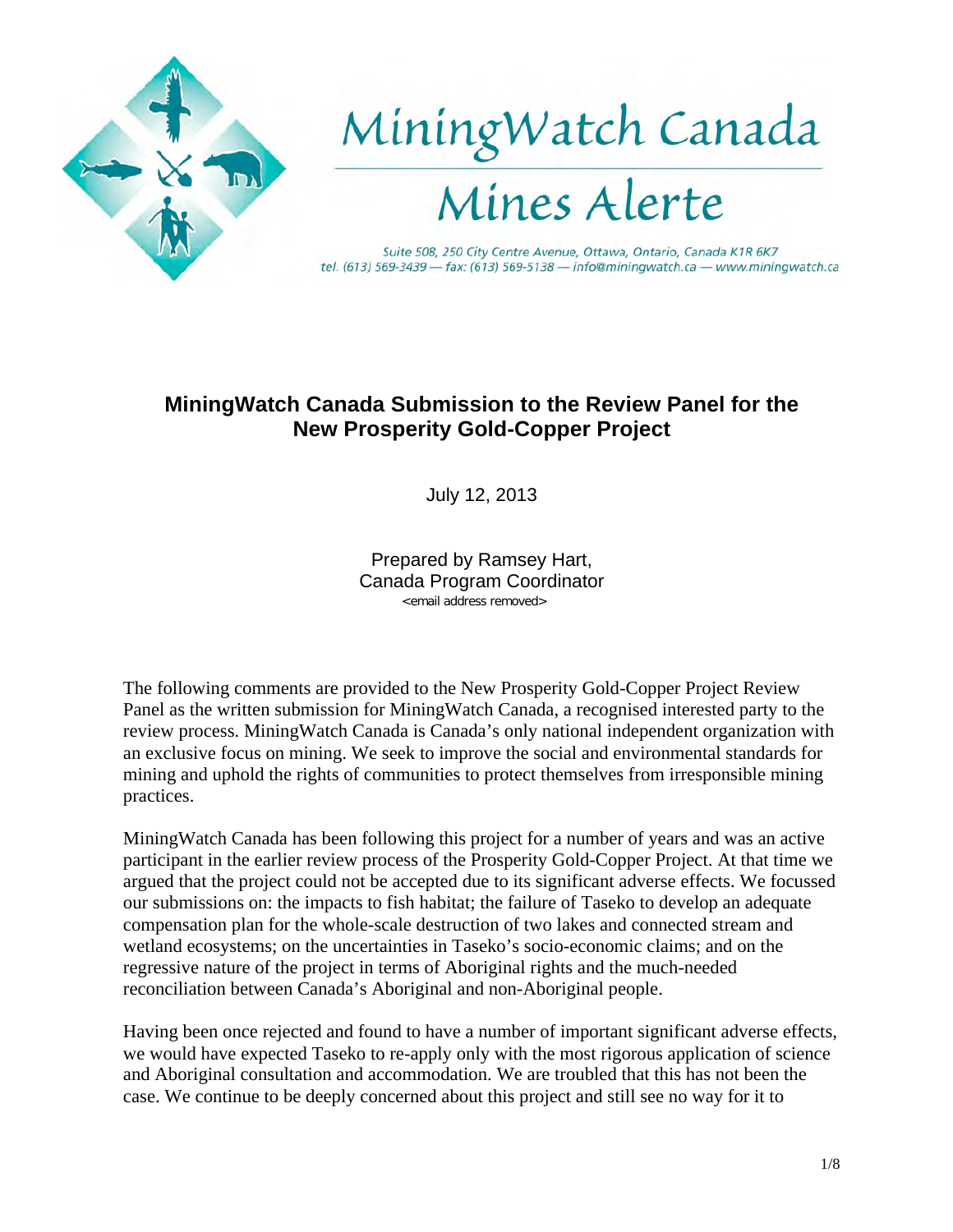proceed without significant adverse effects to the environment and to Aboriginal rights and title. We do not agree with the proponent that the issues raised by the previous review panel have been addressed by the proposed modifications and mitigation measures.

The proposed mitigation measures for the protection of Teztan Biny have a great degree of uncertainty associated with them and require an unacceptable degree of perpetual management.

Within Canada and internationally, standards and expectations for the respect and protection of Aboriginal rights have advanced over the last three years while this project represents a serious step backward on the path to justice and reconciliation.

The proponent explains the need for the project in economic terms as providing employment revenue and investment. Theirs is a lopsided portrayal of how the project would fulfil these needs. Aspects of the project's economics have worsened since our earlier review of the Prosperity Project, which identified serious uncertainties, limitations and overstatements of economic benefits. These economic issues are fundamental to the ability of the proponent to meet its commitments and to an analysis of the need for the project and should be included in any description of the justification for the project.

In order to further examine the economic aspects of the need for the project, MiningWatch, through the Participant Funding Program, contracted Dr. Marvin Shaffer to undertake a review of Taseko's claims of economic benefits. Dr. Shaffer's technical submission shows that the stated benefits are not the full economic picture and that, when a more balanced approach is taken, the net economic benefits are highly questionable. His findings are pointed to in this submission and his full report have been submitted under separate cover.

Below we will elaborate on our concerns and perspectives on the aforementioned points. We will focus our comments on the extent to which Taseko has addressed the significant adverse effects of the previous proposal on aspects related to the conservation and use of Teztan Biny, Nabas (Little Fish Lake) and the interconnected streams and wetlands.

We understand there are also serious concerns with the mitigation measures proposed for the other significant adverse effects including cumulative impacts on grizzly bears, but feel that others are better placed to comment on these issues.

## **The Significant Adverse Effects on Fish and Fish Habitat, Navigation and Indigenous Rights Related to the Aquatic Habitats of the Teztan Biny Watershed**

Taseko is proposing a complex management scheme for managing the water quality and quantity for the conservation of the ecological and social values of Teztan Biny and the surrounding area. We have concerns about the extent to which these measures can mitigate the significant adverse effects identified by the previous panel from the operation of the mine and

<sup>1</sup> MiningWatch Canada and J. Kuyek, Submission to the Prosperity Project Review Panel, CEAR #2314.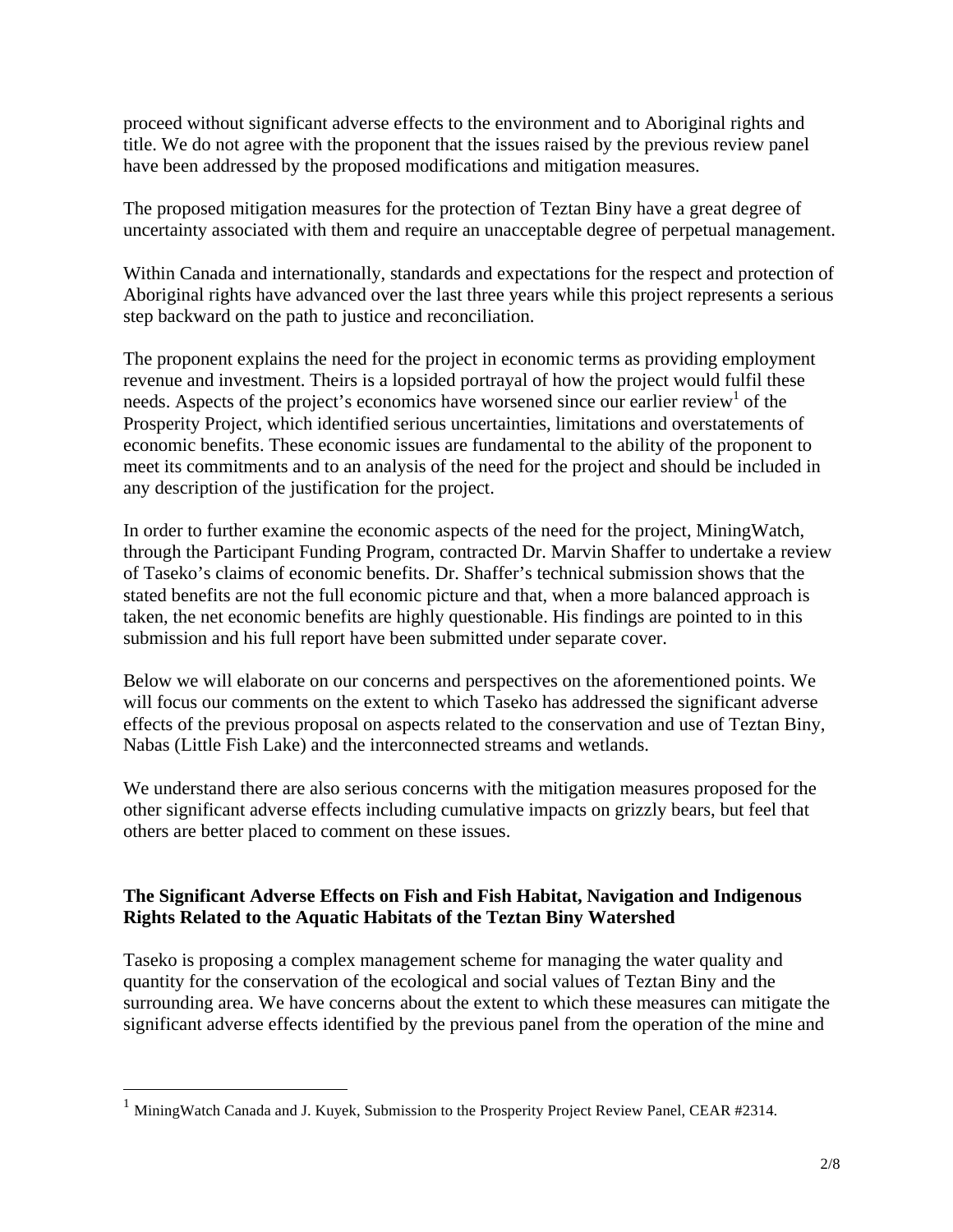we are very concerned about the likely need to maintain this infrastructure long after the mine has ceased operating.

As the Tstilhqot'in National Government (TNG) has pointed out,<sup>2</sup> Taseko's understanding of the ecology of the lake and the implications of changes and potential changes is far from adequate. This is no surprise given that the previous plan was focussed on draining the lake, not managing it.

The repeated information requests and continued concern expressed by reviewers such as Natural Resources Canada indicates a considerable amount of uncertainty in the proponent's predictions about water flows into and out of Teztan Biny. While we are not in a position to comment on the technical aspects of these discussions that they continue unresolved is of great concern to us.

We are also concerned by Taseko's continued intransigence in openly discussing the need and potential options for water treatment of site effluents (Information Request 15). A recent report by the Mine Environment Neutral Drainage (MEND) Program indicates that most modern operating mines do in fact require water treatment "in perpetuity" and that the costs can be highly variable depending on the type of treatment used and volume of effluent to be treated.<sup>3</sup> MEND is an internationally-recognised Canadian multistakeholder initiative to share research on acid drainage with participation from representatives of the mining industry, federal and provincial governments, and non-government organizations This report will be filed with the panel for its information. The aforementioned uncertainties around site hydrology increase our concern for the potential need for water treatment before mine closure.

Even if Taseko can manage pumps to maintain water levels during operation, the extent to which these pumps would be required and who would manage them and pay for their management in perpetuity is unclear. British Columbia does not have a program for long-term management of closed mine sites.

Even with water treatment, should the company only treat to existing regulations, there is no guarantee that there will not be impacts on the receiving environments as has been shown by two national assessments of the Environmental Effects Monitoring (EEM) program for metal mines<sup>4</sup> included as attachments to this submission.

Beyond the ecological values of the Teztan Biny area, the previous panel found that it also provided many important cultural values and the loss of these values was an important part of the panel's findings of significant adverse effects. In order to maintain these values, people, and in particular the Tŝilhqot'in, have to be able to access and make use of the area. Taseko

<sup>&</sup>lt;sup>2</sup> Tŝilhqot'in National Government Comments on EIS, CEAR #460<br><sup>3</sup> J. Zink and W. Griffith. "Review of Mine Drainage Treatment and Sludge Management Options". MEND Report 3.43.1. March 2013

<sup>&</sup>lt;sup>4</sup> Lowell RB. et al. "National Assessment of Phase 1 Data from the Metal Mining Environmental Effects Monitoring Program". Environment Canada. 2007. No longer available online; and Environment Canada, "Second National Assessment of Environmental Effects Monitoring Data from Metal Mines Subjected to the Metal Mining Effluent Regulations". 2012. available at http://www.ec.gc.ca/Publications/default.asp?lang=En&xml=51895DE7- 90F3-4C6A-8786-DECBFD681F96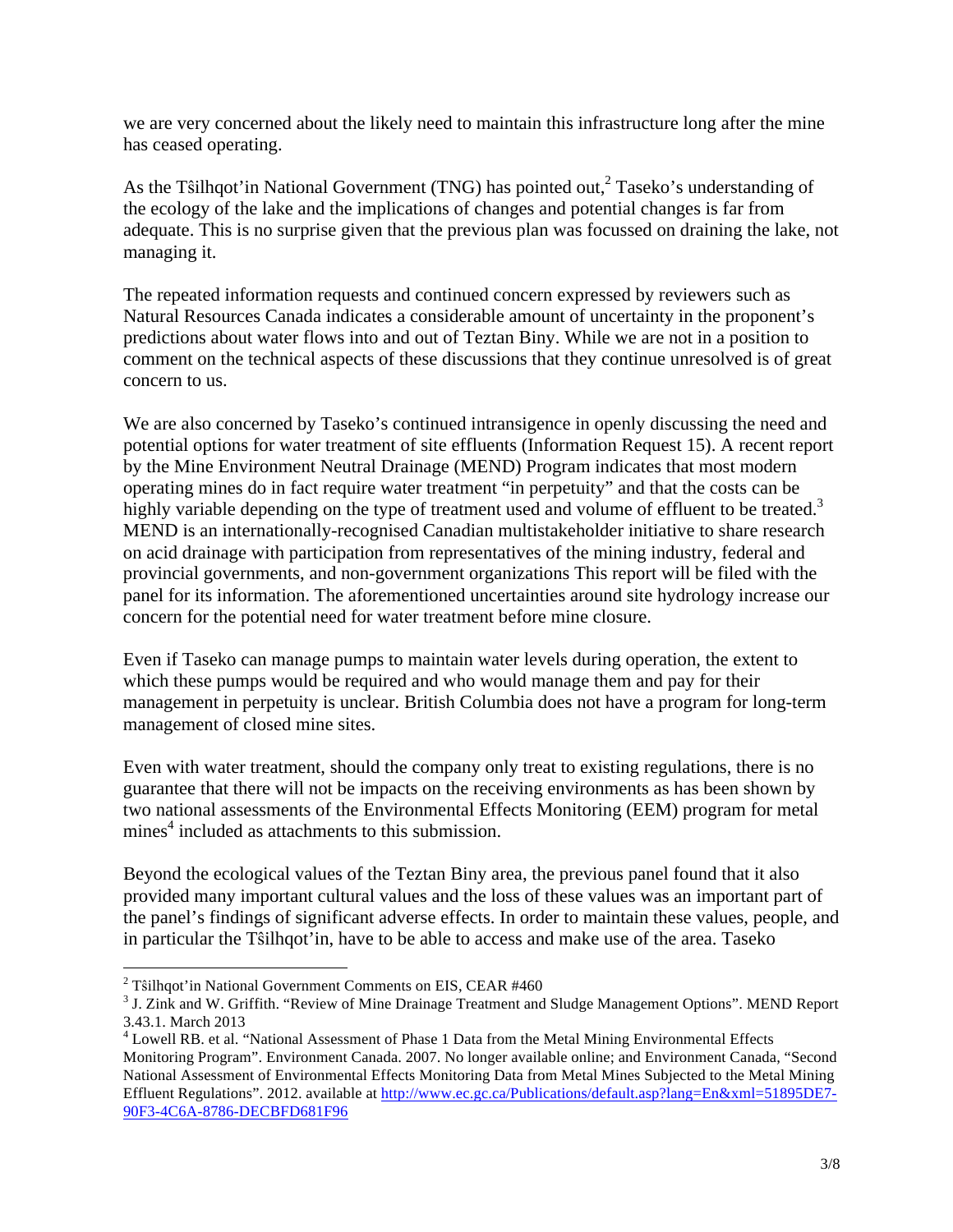responded to the panel's information request (#40) regarding access to Teztan Biny claiming that the project would cause only minor disturbances to current practices. Nothing in their response reflects the Tŝilhqot'in's view of these impacts and there is no technical review of changes to the viewshed from the proposed relocated camping area. We have not conducted a formal study of the matter but question whether that the impacts of a 115 metre high tailings dam to the south of the camping area would not interfere with the view.

A fundamental difference in accessing the site is the fact that anyone, including the Tŝilhqot'in, will now have to ask permission of the mine manager and be escorted through the mine area. In terms of accessing one's traditional territory this is a significantly adverse change. Though it is for them to speak to, having come to know many Tŝilhqot'in people I question whether or not any of them would be willing to put themselves under the discretion of the manager of a project that they have done everything they can to prevent from proceeding.

Taseko also suggests that the impacts are not significant as the area of the mine is small relative to the wider territory of the Tŝilhqot'in. This line of argument was tried in the previous review and discredited by the previous panel's findings of multiple significant adverse effects.

Taseko's response on the question of access minimises what most rational people would experience as a fundamentally different experience being in a wilderness environment to one where there is the constant sound and sight of industrial activity and where one loses the freedom to come and go at will.

The extent of adverse effects to Teztan Biny may be uncertain but there is no question that the project as proposed will destroy Nabas. The proponent has stated that there is only a minimal trout population and regular winter kills give the lake little ecological, recreational or aboriginal value. Indications to the contrary suggest otherwise and the panel rightly asked for additional information about Taseko's claims.

It is not our place to speak to the frequency or significance of use of the area, however, upon visiting the area, I was impressed with the size and quantity of fish that were easily caught from the shore, and by those jumping in the water towards the centre of the lake. Taseko's minimal efforts to define the fish population and weak response to the panel's information request mean that is impossible to assess the full extent of the adverse environmental effects of locating the tailings impoundment in the lake basin.

Regardless of the extent of current use of the lake, the historic or potential use of the lake should also be considered. The previous panel clearly noted that role of the trout in the Teztan Biny watershed as a back-up resource that provided key food source in times of scarcity. We would remind the panel of the previous panel's conclusion that there were no examples of successful, self-sustaining compensation plans to replace the loss of an entire lake ecosystem.

The outright destruction of Nabas and the failure of Taseko to provide any compensation or mitigation measures means that the loss of Nabas, from a fish habitat and Aboriginal use perspective, should be considered a significant adverse effect.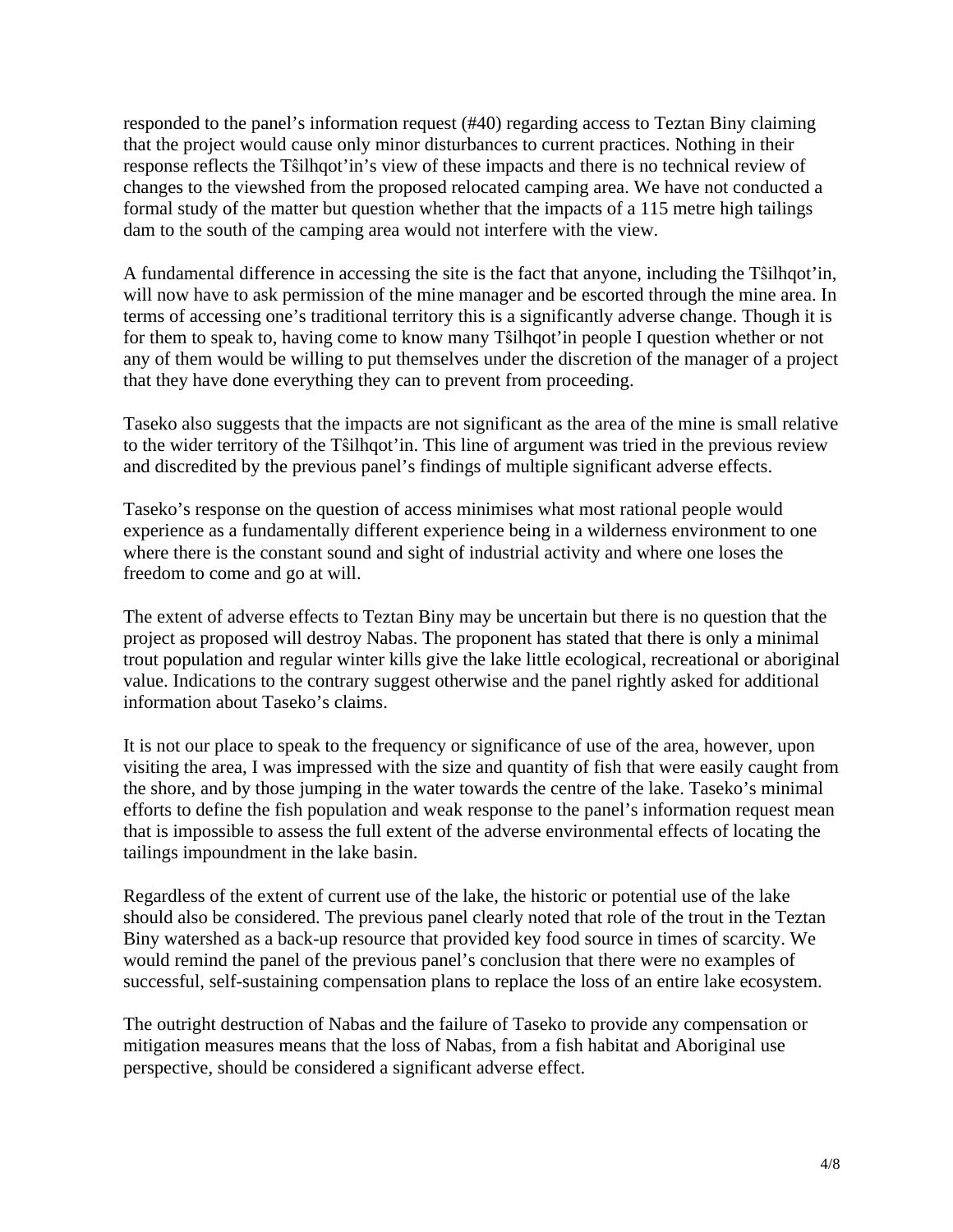## **Aboriginal Rights and Title**

We do not intend to provide information to the panel about the adverse effects this project will have on the rights and title of the Tŝilhqot'in as we have no doubt that they will continue to effectively represent their interests. We would like to provide some contextual information about tendencies toward greater recognition of Indigenous rights, and in particular Free Prior Informed Consent (FPIC). In contrast to tendencies seen in leading companies and some political jurisdictions, Taseko's proposal to advance a project against well-founded opposition of the Tŝilhqot'in is a troubling backwards step.

When the project was last proposed, MiningWatch submitted for the record the UN Declaration of the Rights of Indigenous Peoples (UNDRIP). Taseko responded by reading out a considerable part of Canada's speech rejecting the Declaration at the UN. Canada has since endorsed the UNDRIP.

At the international level, a recent review of the concept of FPIC indicates a growing recognition and adoption within the UN and regional human rights bodies. The UNDRIP and the concept of FPIC has also begun to influence other international standards. For example, FPIC has been incorporated into the standards of the International Finance Committee. Though language in the guidelines is strangely weaker than the overarching standard, the direction of greater recognition is clear.

Recently, the International Council on Mining and Metals (ICMM) endorsed the concept of FPIC. This new position is also not without some qualifications, but again represents a growing acknowledgement that responsible mining projects do not advance against the interests and aspirations of affected Indigenous peoples.

Though not named as such, FPIC has been an element of two recent provincial decisions to not approve proposed mining projects. The companies proposing both the Morrison Mine in British Columbia and the Matoush Project in Quebec failed to obtain the FPIC of the affected First Nations and their opposition to the projects were cited as part of or, in the case of the Matoush Project, the primary reason for rejection. We could also look at British Columbia's rejection of the Enbridge Northern Gateway as a recognition of the importance of the acceptance of both First Nations and the broader public for major projects.

In contrast to these indications of a greater recognition of Indigenous peoples' rights, Taseko continues to make its efforts to advance a problematic project. This fact has already meant that certain ethical investment funds have indicated they will not buy Taseko shares.<sup>5</sup> Financing companies following the Equator Principles, which are based on the IFC, who do not want to be called out for violating ethical standards will likely avoid investing in the company.

 $\overline{a}$ <sup>5</sup> Ethical Funds Newsletter, June 2011:

http://www.ethicalfunds.com/NEIFiles/PDFs/5.1.4%20Sustainable%20Investing%20Update/Ethical%20Funds%2 0in%20Action%202011/Ethical\_06\_11\_En\_web.html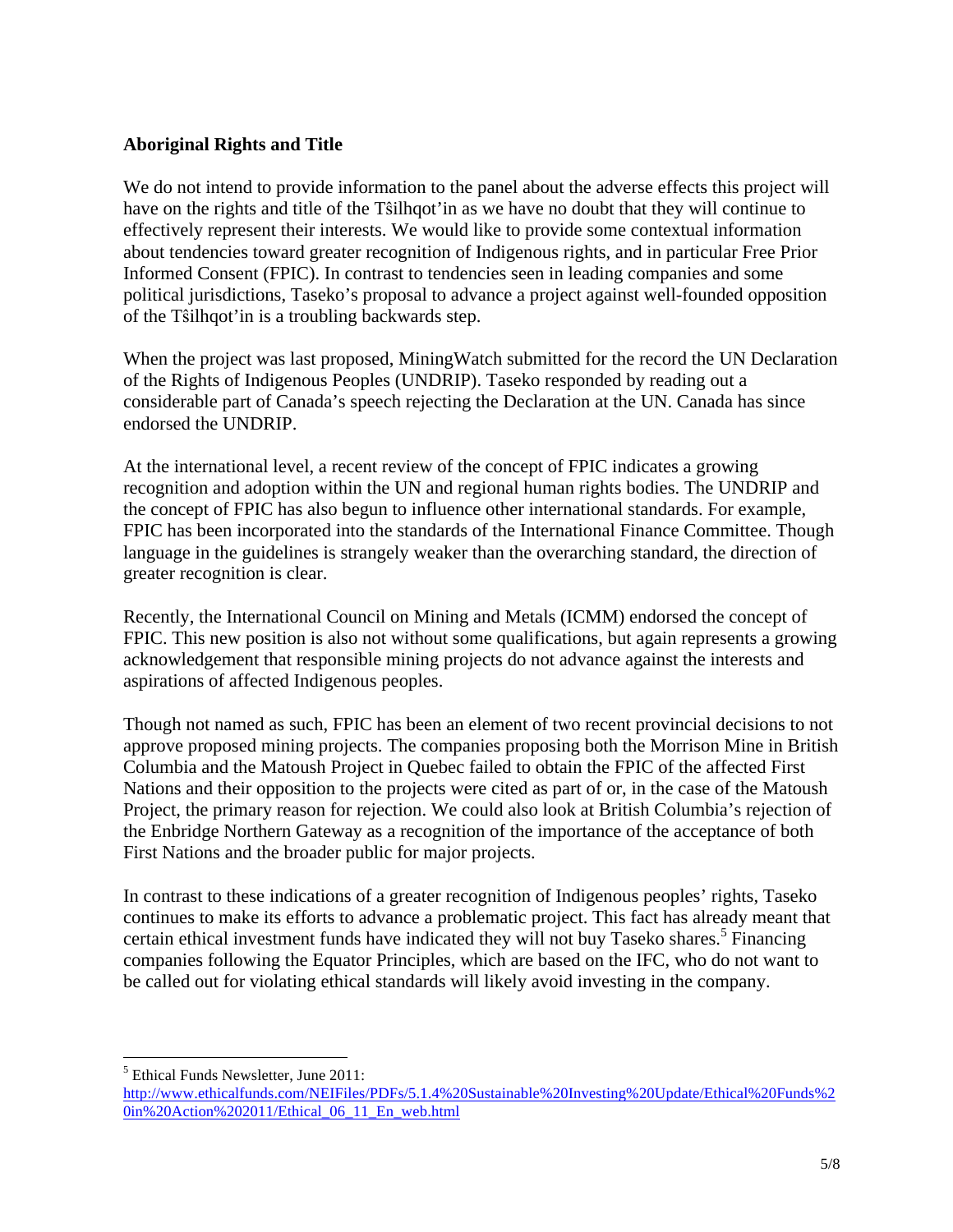In light of these international changes, and the growing movement for recognition of Aboriginal rights within Canada, the New Prosperity project is clearly out of step with modern expectations and best practices.

## **Need for the Project and Economic Justification**

The examination of the "need" for the project and the description of potential justifications of significant adverse effects fall within the panel's mandate and should form an important part of the panel's deliberations. In the EIS (Chapter 2.2), Taseko's description of why the project is needed can be summarised as responding to growing demand for copper and providing economic benefits to the local region and province of B.C.

With regard to the demand for copper, there is now a considerable weight of opinion that the consistent growth in demand experienced in recent years – known as the minerals "super cycle" has ended.<sup> $\delta$ </sup> This is seen in weakening copper prices which can be seen in the chart below from the website InfoMine.com.



While the super cycle was still spinning, the high prices and perception of long-term strengthening demand stimulated considerable interest and investment in mineral project development. In the EIS, Taseko noted that there are only six operating mines as part of explaining the "need" for the project. According to the B.C. governments map of Operating

<sup>6</sup> Wall Street Journal, "Wheels Fall Off the Supercycle". April 25, 2013: http://online.wsj.com/article/SB10001424127887324743704578442992534704094.html Northern Miner, "Citibank calls the end of the supercycle". May 29, 2013: http://www.northernminer.com/news/citibank-calls-the-end-of-the-supercycle/1002346410/?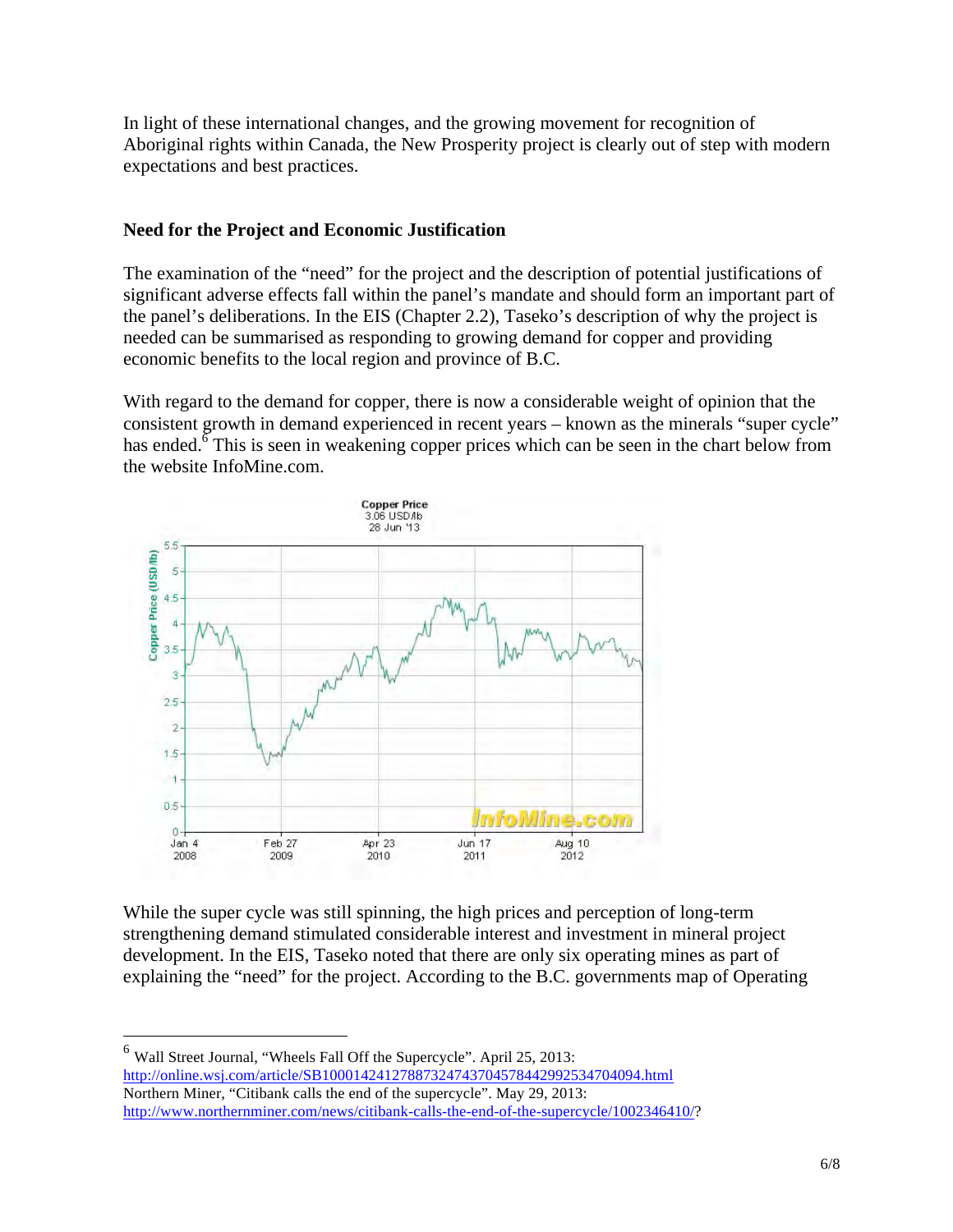Mines and Selected Major Exploration Projects  $(2012)^7$  there are now eleven metal mines operating, three in development, and eighteen proposed; thirteen of this later group are in the provincial environmental review process.<sup>8</sup> The perceived need for new mines in B.C. can clearly be met with other projects, some of which are proceeding in collaboration with First Nations and with fewer significant adverse environmental effects.

Interestingly, the growth in the sector does not seem to have been affected by the rejection of the Prosperity Project as predicted by the Mining Association of BC in its submission to the previous panel (Prosperity Project CEAR # 1771). A second rejection of this project is unlikely to have any additional negative effect on the sector but rather will provide a further clarity of the non-acceptability of projects that have significant adverse effects and that do not have the free, prior, and informed consent of affected Aboriginal peoples.

Our technical submission by Dr. Shaffer provides a critique of Taseko's claims to regional economic benefits of this specific project. He has found that there are substantial subsidies that would go to the project, that net employment would be much less than Taseko describes, and that there is no information available on which to assess the proponent's claims of tax revenues to B.C. and the federal government.

In addition to Dr. Shaffer's analyses we would like to add a counter point to MABC's claim (as part of the submission referenced above) that mining is the best way to develop jobs for BC. In general terms, mining is a poor 'jobs' generator in terms of the amount of investment required to create a job relative to almost any other industrial sector. While the jobs created are above average salary compared to other sectors, the job intensity (employment/GDP) of mining is amongst the lowest of all the sectors (see chart below)<sup>9</sup>. There is also, as we may soon again see, a considerable amount of uncertainty and instability in the mining sector, which negates some of the benefits of higher wages.

<sup>7</sup> http://www.empr.gov.bc.ca/Mining/Geoscience/PublicationsCatalogue/OpenFiles/2013/Documents/2013-

 $\frac{01/OF2013-1.pdf}{8}$  Searched July 9, 2013 via: http://a100.gov.bc.ca/pub/epic/advancedProjectSearch.do 9 T. Fast. Presentation to Beyond Extraction Conference, Ottawa. March 2013:

http://www.miningwatch.ca/sites/www.miningwatch.ca/files/fast\_panel\_4.pdf